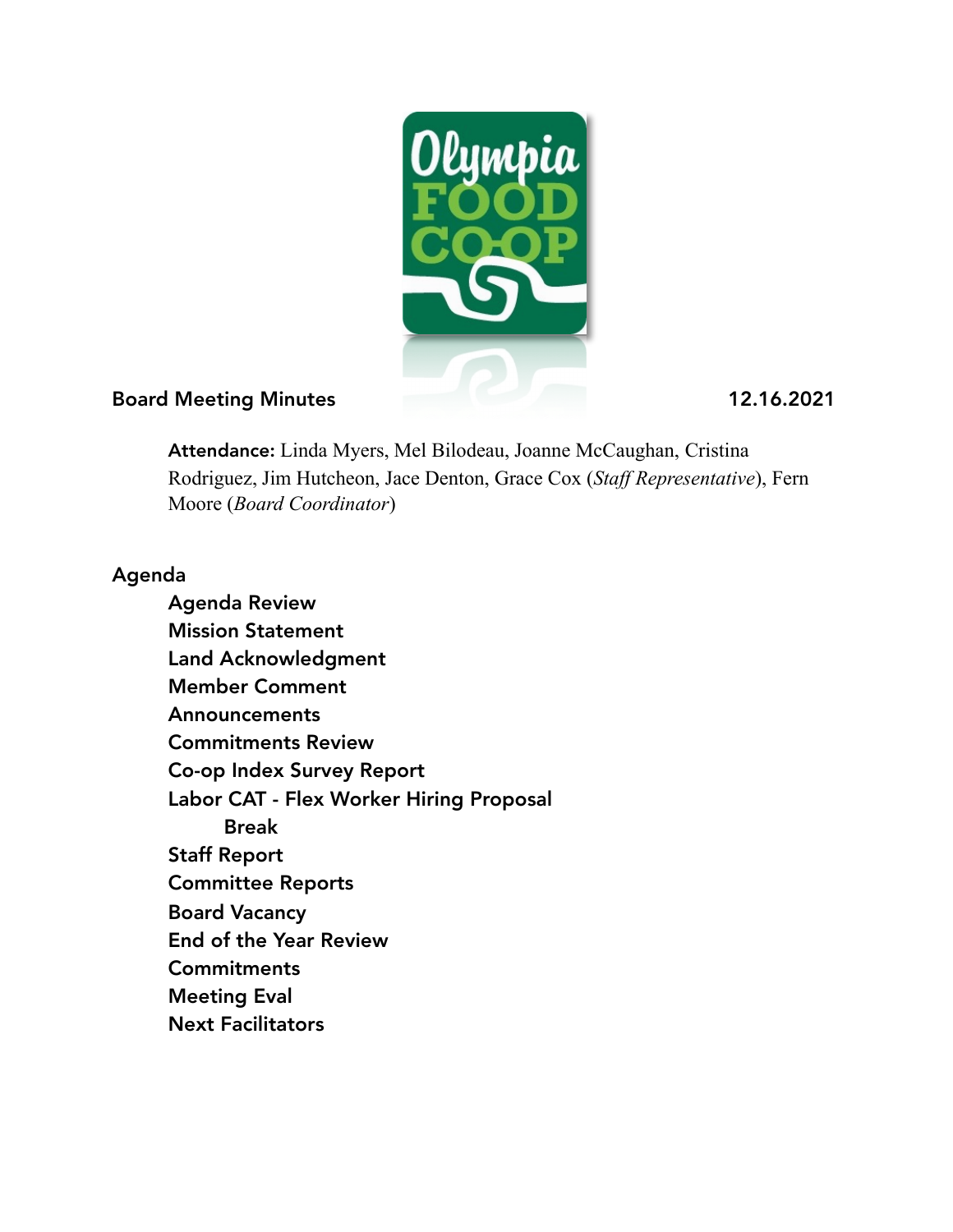### Land Acknowledgment

We start the meeting today by taking a moment to honor the land and the people whose ancestors have been stewards of this unceded land since time immemorial. We acknowledge the contemporary communities of Squaxin Island, Nisqually and all the people of the Medicine Creek Treaty.

Sonny Davis, Quinault Tribal Member passed away this month. He presented at the Annual Meeting a few years ago about tribal fishing rights and sold products from his company Quinault Pride. We honor his contribution to the community and our local fishing industries.

https://www.colemanmortuary.net/obituary/joseph-sonny-davis

### Member Comment

None

### Announcements

- John McNamara is present the Co-op Index Survey report to the Board
- Tanzania and Trudy newly elected Board members are also present

 - Linda received the formal agreement for Colluminate CBLD. She will send it back and we will be getting login information and she will send out to all

*- Linda will send out Colluminate link to all* 

#### Commitments Review

 - *Co-operative Health will look into IDI tools* w*ith Parfait Basel Work in progress with Anti oppression CAT. Jim and Jayana sent notes of thanks to Parfait.*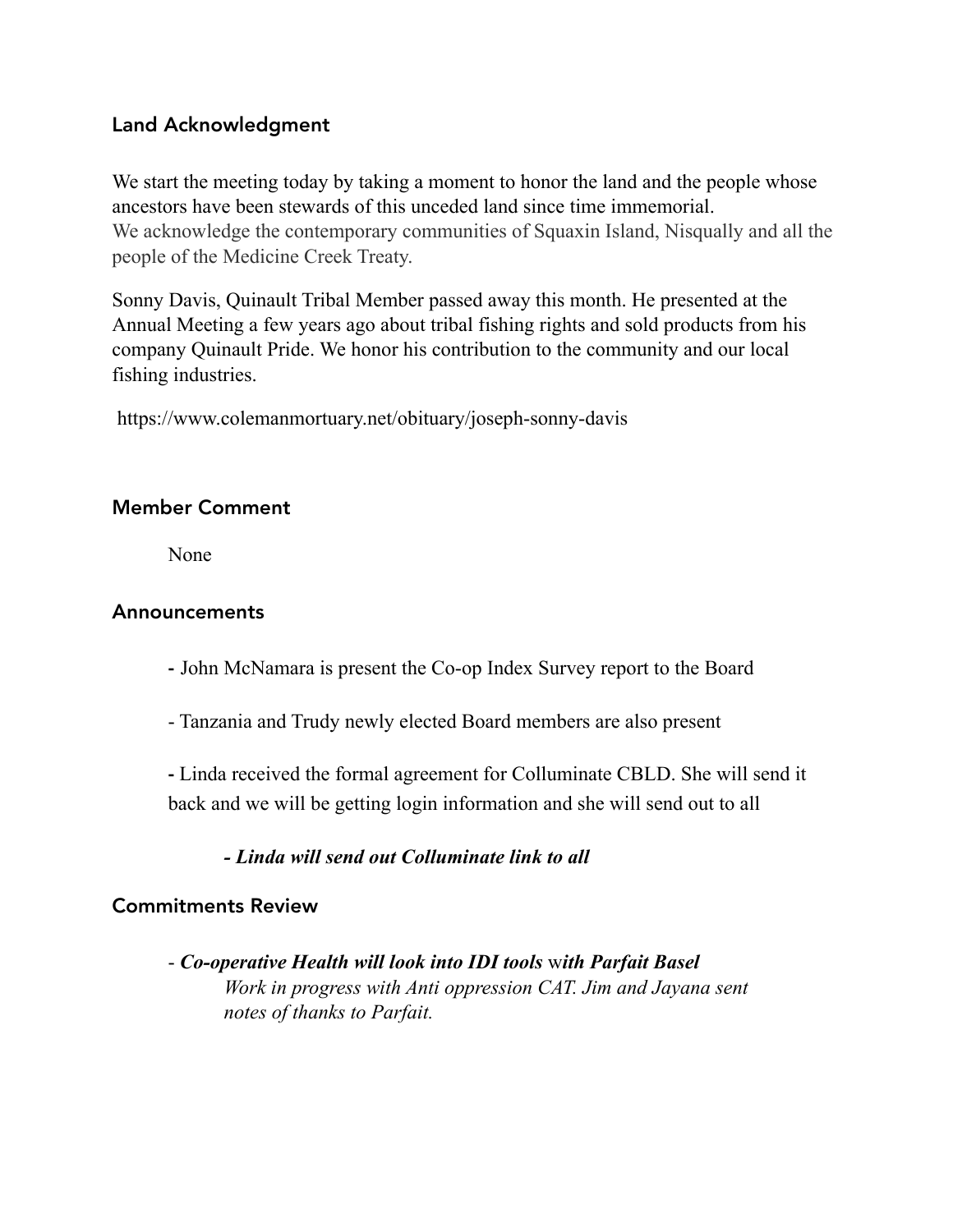*- Joanne will send out continuing education piece on co-ops in Washington state.* 

 *Pending.* 

*- Everyone will submit Committee Reports via email Some were sent in. Continue commitment* 

 *- Fern will amend the Cooperative Health Charter and forward to Staff Pages* 

 *In process. Waiting for charter update approval today.* 

*- Grace will check in with Email Coordinator about Board Member emails and will ask reset on that password and share with all Set a deadline in January*

 *- Fern will let the email coordinator know about the change Complete*

- *Fern will let Corey know about the change in Secretary Complete*
- - *Grace will send out the vacancy process to all and the information about the last time we had appointments Complete*
- *Fern will ask Harry to include Linda in Expansion emails Complete*

 - *MRC and Board Development will discuss and develop Board recruitment Pending.* 

*- Linda will respond to the feedback sent in regarding the Annual Meeting* 

 *Complete*

*- Linda will send out the link to the Provender sessions to all Complete*

**-** *Linda will forward email from Columinate to all*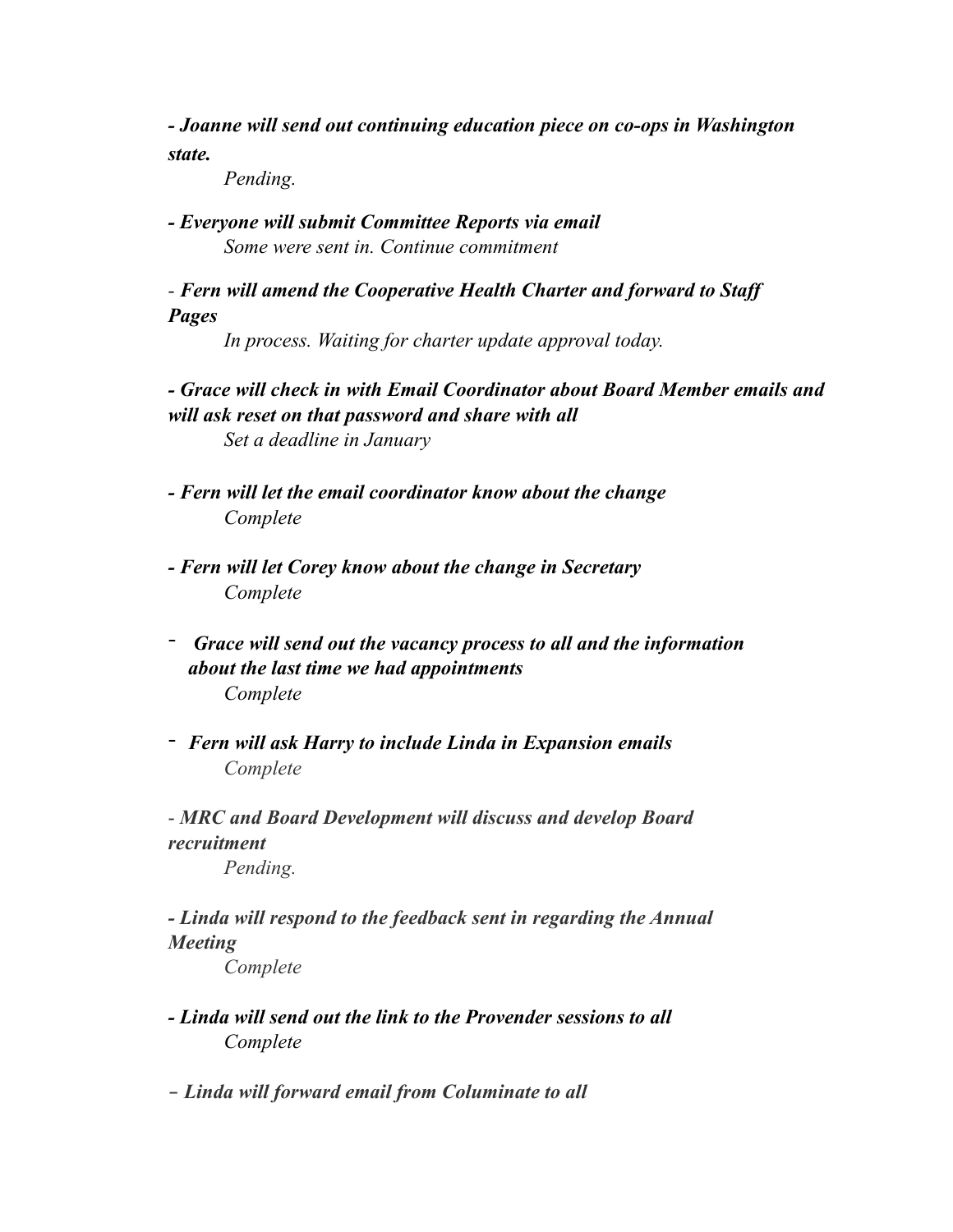*Complete* 

- *Grace will check with NCG about development fees that we could use Complete, we can get reimbursed .*
- *Fern will amend the BDC charter and send on to staff pages and website Pending*
- *Fern will send the updated and formatted committee charters to Jace Pending will upload to google drive*
- *Jace will take the houseless discussion forward with others and report back Complete. will forward to Grace.*

# Co-op Index Survey Report

John McNamara from the Northwest Cooperative Development Center attended to present the findings of the Co-op Index Survey 2021. He presented a slideshow of the results to the Board. This is the second time the Co-op has completed the Co-op Index survey. This is a new version, so the results will look different. In short we are trying to measure how the value and principles are embedded in the operations of the business.

#### The Co-op Enterprise Model:

How Co-ops engage the economy, which is people centered. Our main purpose is to benefit the Members and operate along the values. To distribute power and control, democratically. This also measures how Co-ops engage with their community and how they apply those values and principles into the community.

The Co-op Index is suited to understand the Co-op enterprise model. This is version 3.0. A means of measuring operationally (one thing found is the concept of values correlate with human dignity) values and principles to model human dignity, other dimensions include; solidarity, social responsibility, and added personal dimensions (how they perceive the organization and themselves) and operational dimensions (business success and strategy)

From a 30,000ft view, there was general agreement with the statements. Each of the dimensions are made of different questions. The overall score is 53%. 67 Staff completed the survey, so overall the index is higher.

John started the presentation of results with a focus on "Well Above and Well Below" scored items.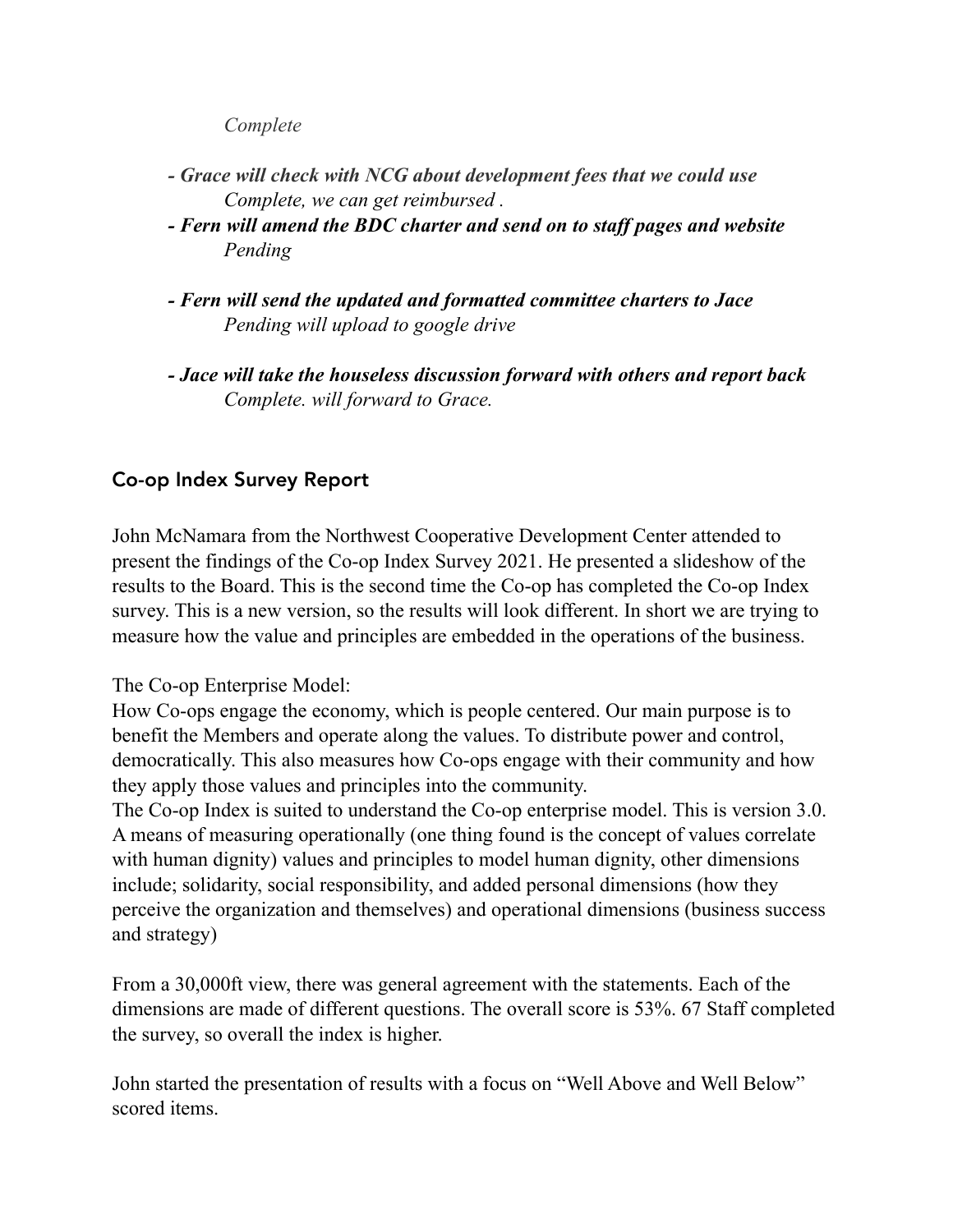Well Above:

'Social Responsibility for others' - This metric is based on specifically on the Olympia community. We scored really well, as well as 'Human Dignity' and 'Business Success'.

'Social Responsibility for Others' - 71.2 % Including '*Co-operative is concerned about the community where it operates' , ' Undertaking actions to support our Community'*  John recommends that it might be a good exercise to identify what those actions are. (environmentally sustainable business had more ppl disagree but it still scored high)

'Social Responsibility' overall index was over 70%. He was surprised 'fair prices' didn't score higher, 'ethical trade issues' are high. Staff are being honest about dealings with the Co-op, there was more variance on ecological consequences in its decisions.

'Business Success' also scored high. Keep in mind the survey was completed in September in between waves of the pandemic. The Co-op has dealt with stress from this. The biggest agree or disagree was '*The Co-op seeks out new ways to improve operations*' the other one was '*The Co-op as a model for other businesses in the industry'.* 

'Human Dignity' scored the lowest: *'all cultures are equally respected'* . The highest scoring was *'people have the opportunity to influence which tasks are performed'* 

Well Below:

'Fairness' - *job assignments based on staff experience*, *staff are held accountable in a transparent and fair manner*, *compensation also divided evenly*. Which is interesting, and how it may conflict with wage differences between highest and lowest pay.

'Strategy' - seems to have challenges. How well are Staff in talking about the future among themselves? How engaged are Staff and Board in engaging in long term planning and the future of the Co-op? How are these things discussed? Can Staff make those decisions, but maybe they don't think they are heard?

There are contradictory answers here and is another area to investigate.

'Solidarity with Others'- Co Sound is trying to get up and running again to create these oppourtunities within our community. This could be a Covid related issue. That there have not been ways to engage. It could be about communication as well. How do people know what the co-op is doing?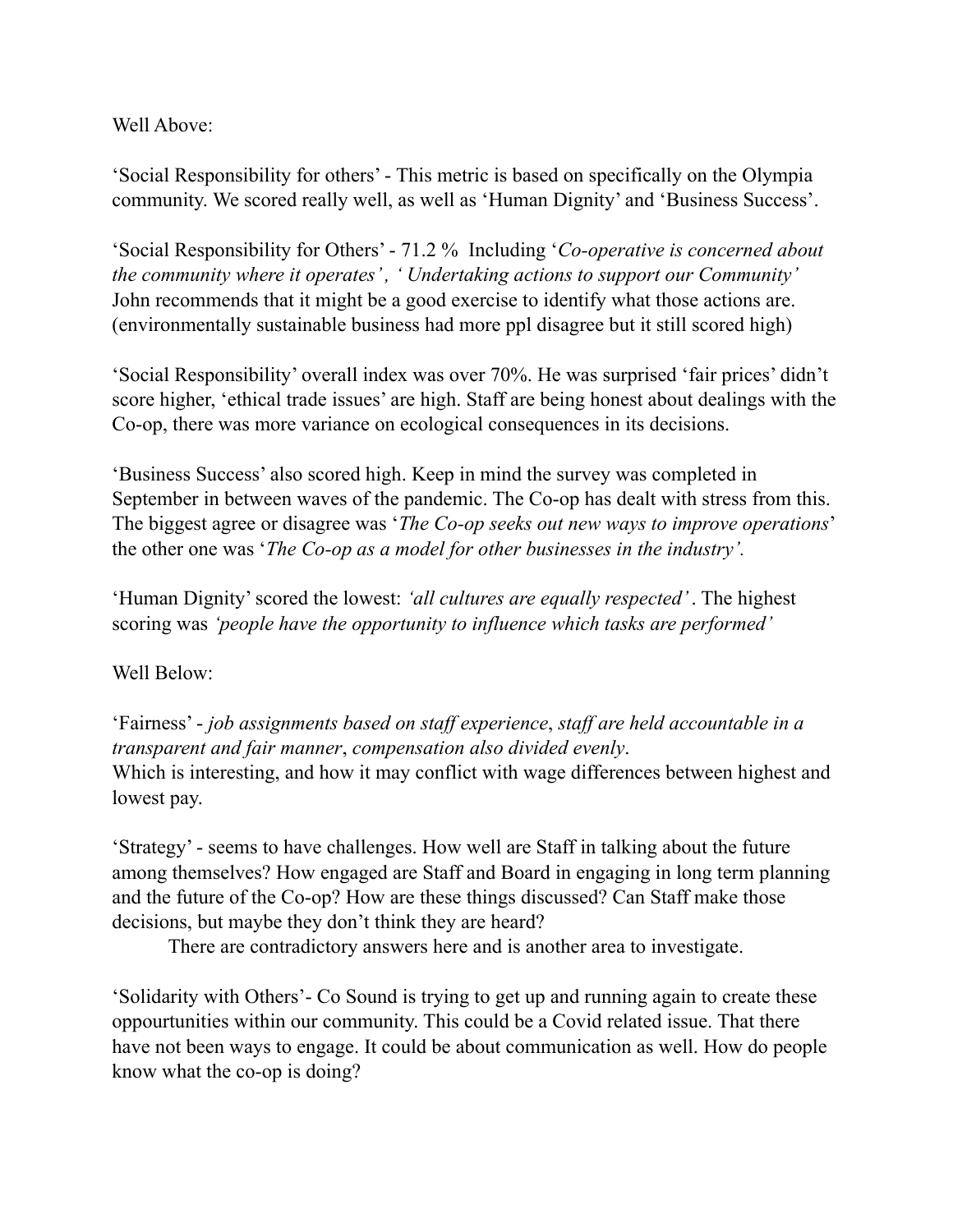Personal Dimensions Overview:

- 'Take into account ethical trade issues' 80% agree
- ' Ecological decisions' 60% agree
- ' Help people when i can' 80% agree

Staff are an empathetic crew. How does that translate into their work at the Co-op? There are ways to leverage this into our own strategy and into a competitive edge. How can we be championing these elements?

90% are 'Concerned about Community', 'Coworkers well being taken into account', 'Co-op values and principles'.

80% agree that they can 'influence tasks', 'support ethical trade', 'fair pricing'.

65% are 'trustful', 'honest in dealings', 'socially responsible'.

Areas that need research:

 Job assignments are determined on Staff expertise Co-op exchange experiences All cultures are equally respected Future of the Co-op Efforts to develop Co-op sector

60 -70% non positive agreement:

 People understand requirements for success Clear vision in management Compensation is fairly calculated Cooperative respect Helping people have skills to better communicate Building respect for opinions Engaged in long term decisions Staff are guaranteed decent and safe work conditions Effort of individuals is honestly appraised

"Co-ops are about Human development as much as Economic development" Ares Mendez from Mondragon Co-operative.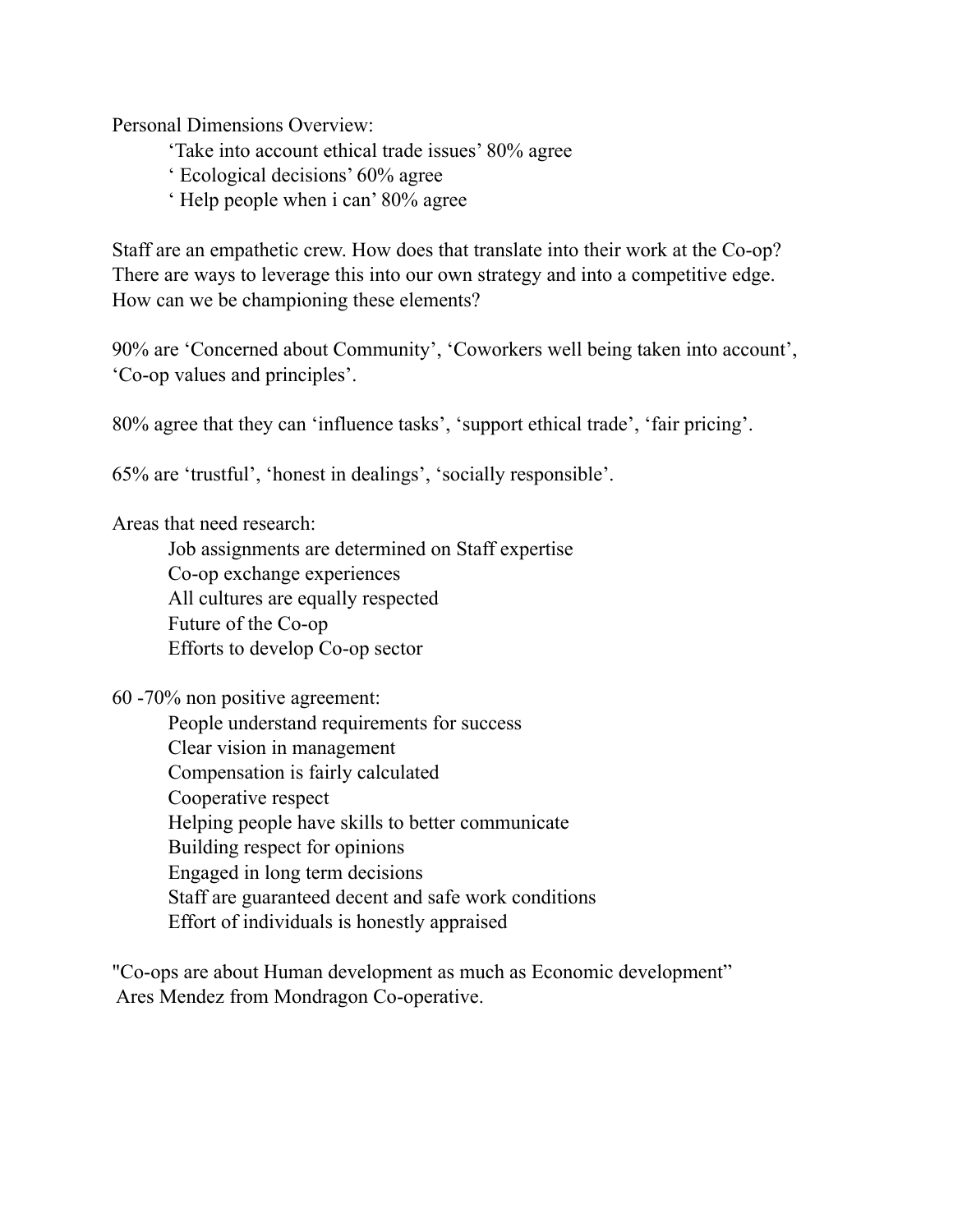'Solidarity with others' (co-operative community) and 'Strategy' scored lower.

 Jim found it odd that one would be so high and one would be so low *John replied that it could be the wording of the questions and partially communication.*

Next steps:

 Identify key strategic areas to support Anonymous interviews Facilitated discussion with Staff ( possibly with outside facilitation) Create proposal to support Staff Develop implementation and review of proposals

### Quick Ideas:

 Open book management Interdepartmental peer training Unify strategic planning between Board and Staff Policy Manual - create one (can compare answers from survey and see the disconnects) Make the Policy manual available to Directors and Staff Periodic review of all Policies by Staff and Board (biannual review) Periodic review of vision, mission, and bylaws by Membership (5 years)

### Feedback:

Trudy requested a hard copy of this report.

## - *John will send out hardcopy of the Co-op Index presentation to Linda; Linda will send to Fern to share with the whole Board*

Linda is hoping we could take some of the next steps, quick ideas, and the low positives and flesh out a plan to put in place. Prioritize how the business is operating. It was surprising that the survey found we didn't have a clear vision about business management, maybe its disconnected. That one was a hard one for her.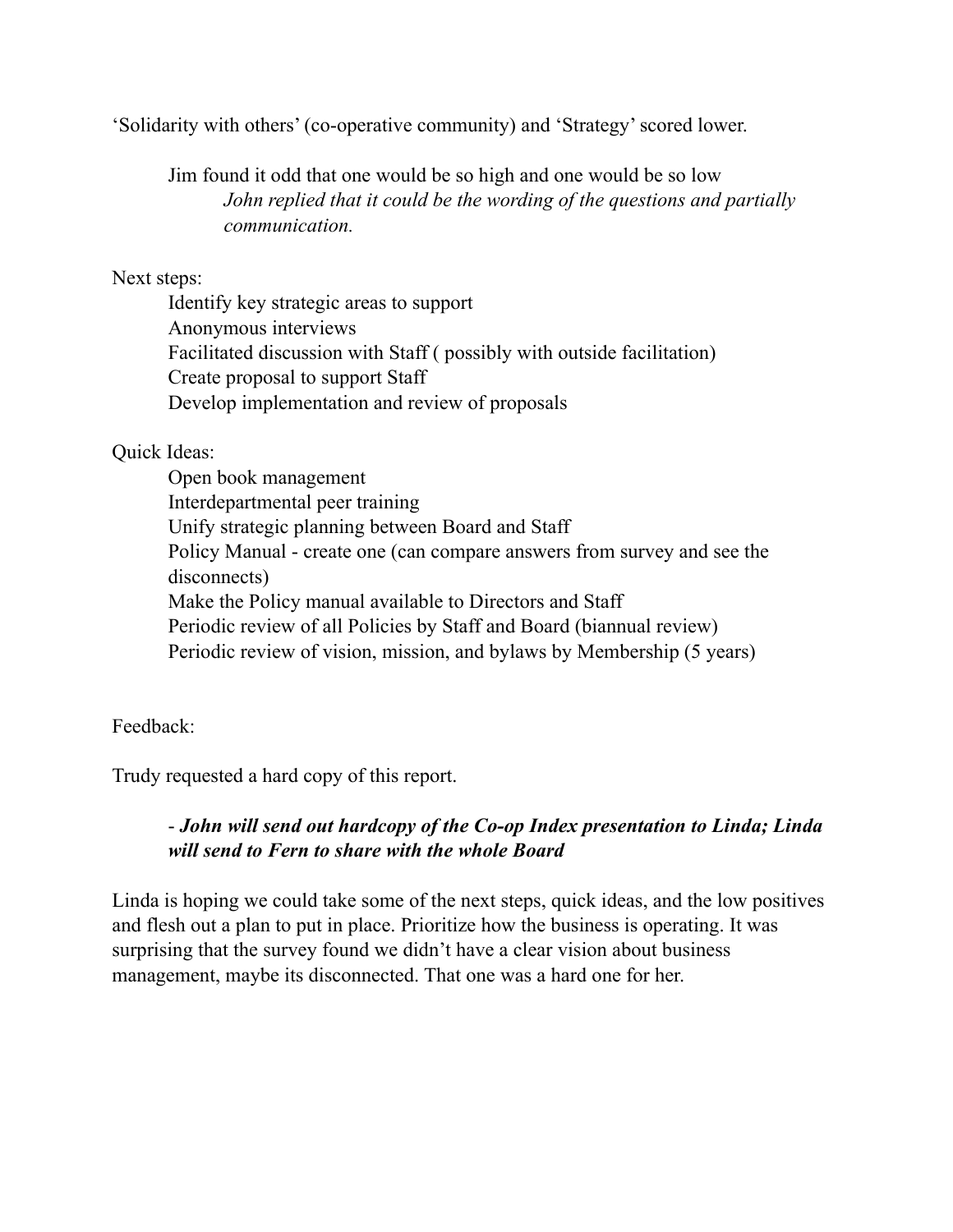Jim shared that it strikes him it could be interpretive what people think 'manager' means. Are there any other statistical analyses of co variance or just this level of percentages? *John answered that historically we try to get 100 percent participation. We could do additional analysis and spend lots of time within each metric.* 

Jim replied that he is interested because it can have more of a variance. John mentioned follow up interviews as a next step. Jim flagged 'social responsibility'. Overall great job evaluating and analyzing and having it available to look at it and think about it.

Grace shared one quick reminder that Staff have not seen these results yet. She loves that we are thinking about the process for the next steps. We should stay focused on process and not solutions. Ultimately the best and most successful solutions will come after interviews are conducted. The survey results could lend themselves to things like a world cafe style conversations amongst Staff. Where Staff can revisit questions and talk with each other about what they meant. A solution based inquiry. She would hope that we move forward with John with making the same presentation of results for Staff.

Mel commented that she is happy Grace mentioned process. She hopes that the future Board can commit to those hours being paid for Staff.

John shared that someone on the Committee has the raw data. Theres a lot of data and it will be a great resource. Let him know when you want him to present to Staff.

# Labor CAT - Flex Worker Hiring Proposal

Staff Member Erin attended to present the Hiring Proposal for Flex Workers. We are recommending all 14 applicants for the Flex Worker positions. The Hiring team is excited to offer positions to people who weren't able to commit to the Collective positions. Thank you for consenting to the Flex Worker Proposal it's an amazing change. We are thrilled to be trying it out.

All of these people worked through out the pandemic as Temporary workers. One person didn't meet the minimum hours recommendation. The team didn't feel like it was worth the amount of hours, especially as we near 100 workers which puts us into a different class. With that any questions or comments?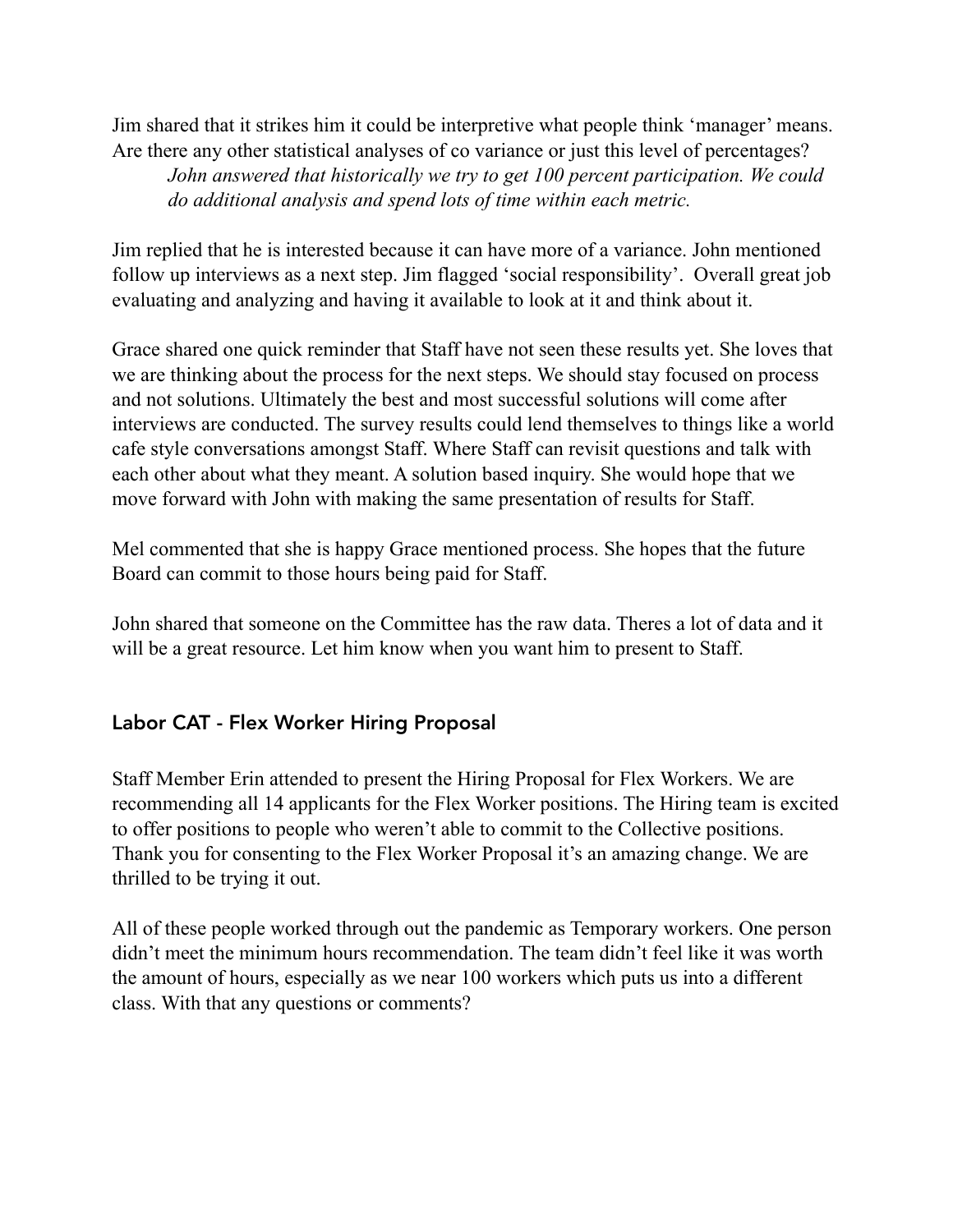Feedback:

Linda noticed that there are 3 applicants in the finalist pool for the Collective positions. If they are interested in full time how does that work?

*We only had Consent on the Temporary Workers thru December and we won't hire for Collective positions till the end of January. That would give these workers a month long gap of not being employed, that is why we recommend them now for Flex positions. They will be considered for full time Collective positions, which may open more Flex position. Scheduling is looking at how many Flex workers we need before we hire 4 new Collective Members.* 

Linda asked if there were any applicants outside of the current Temp workers.

*Not yet. The Schedulers told us up to 15 Flex positions and we had 15 Temporary workers. So we decided to open it up to our current Temp workers. 3 other Working Members were interested and were sent applications. 2 of them didn't submit applications. The next thing we need to discuss on Hiring is how to open up the Flex worker positions to the general public. We hope to open that pool in January.* 

Jim wants to acknowledge the tremendous amount of work in screening a tremendous amount of applicants. It is a pleasure to look thru the recommendations and know some of the people.

*Thank you. We wanted to approach this with integrity and care. Personally, she has worked with many of these people for the twenty years she has been here. It increases our diversity and field. Its wonderful and feels like a real win for our community. This is exciting for her.* 

Mel has concerns about one of the recommended hires. They had a conflict with someone at the Co-op and is not being scheduled with other workers as written in the document.

*Yes, it was written in the document. The conflict was outside of the Co-op it is not work related. The applicant did not know about the conflict and has reached out to Con Res and Scheduling about a mediation with the Staff Member.* 

Mel would like to share personal experiences that she has had.

The Board went into Executive Session to hear Mel's concerns.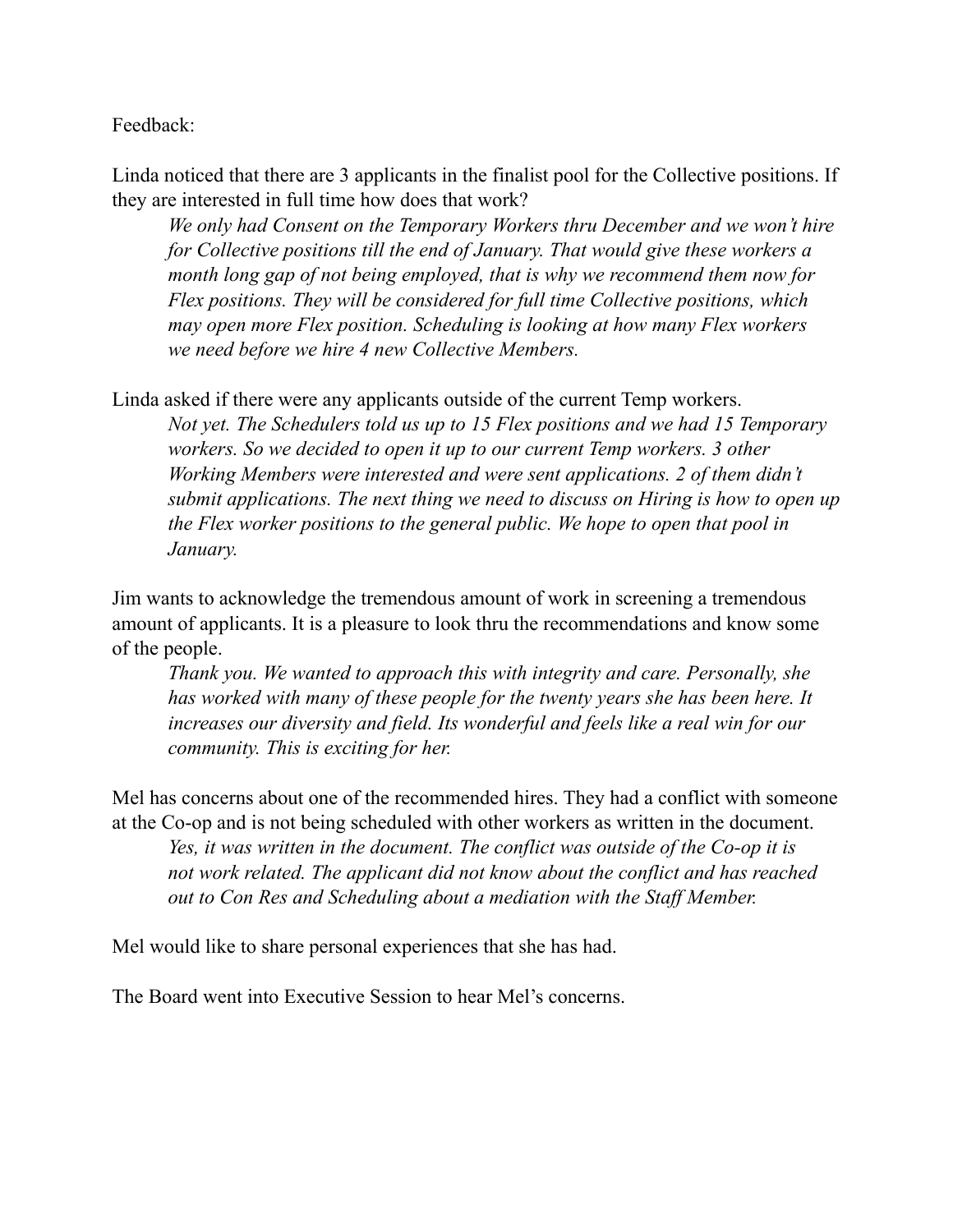# Proposal The Board approves the hiring recommendations of the 14 flex positions.

#### Consent

Erin will notify applicants and will notify Staff when the positions have been accepted.

# Staff Report

Not much has changed since the last report. Late October through the end of January are particularly busy times for the Staff, as business is at its highest levels of the year. As a result, we spend our time moving products from trucks, stocking and selling the products as quickly as possible and moving customers through the registers with as much efficiency as we can muster. Coordination and Management work becomes more operationally focused, so some of the Coordination Action Teams (CATs) and Departments cancel or reschedule meeting times to provide labor to run the stores.

Big Picture CAT continues to provide meeting and scheduling support to the Staff, as well as joining with other CATs planning for the coming year. For example, Mo from BPC has taken meetings with Training CAT to plan all Staff trainings.

Anti-Oppression CAT remains unstaffed, but Collective commitment to the work remains high. Training CAT, along with BPC and a handful of individual Staff members have taken the lead on planning for 2022. Training CAT will also be welcoming a new member. Sage is in the process of being consented to join Keziah and Grace on the team. Harry will be stepping down from coordinating new Staff training but will remain active as a trainer.

Facilities is in process on several building improvements. A second alarm panel has been added at the Eastside so that the first Staff in the morning can choose where they feel the safest entering the building before sunrise. The crack in the floor between the kitchen and the dairy cooler has been repaired. At the Westside research is being done to determine how best to replace the front doors to improve accessibility.

Labor CAT is creating formulas to determine future needs as to the timing and number of Flex workers to hire.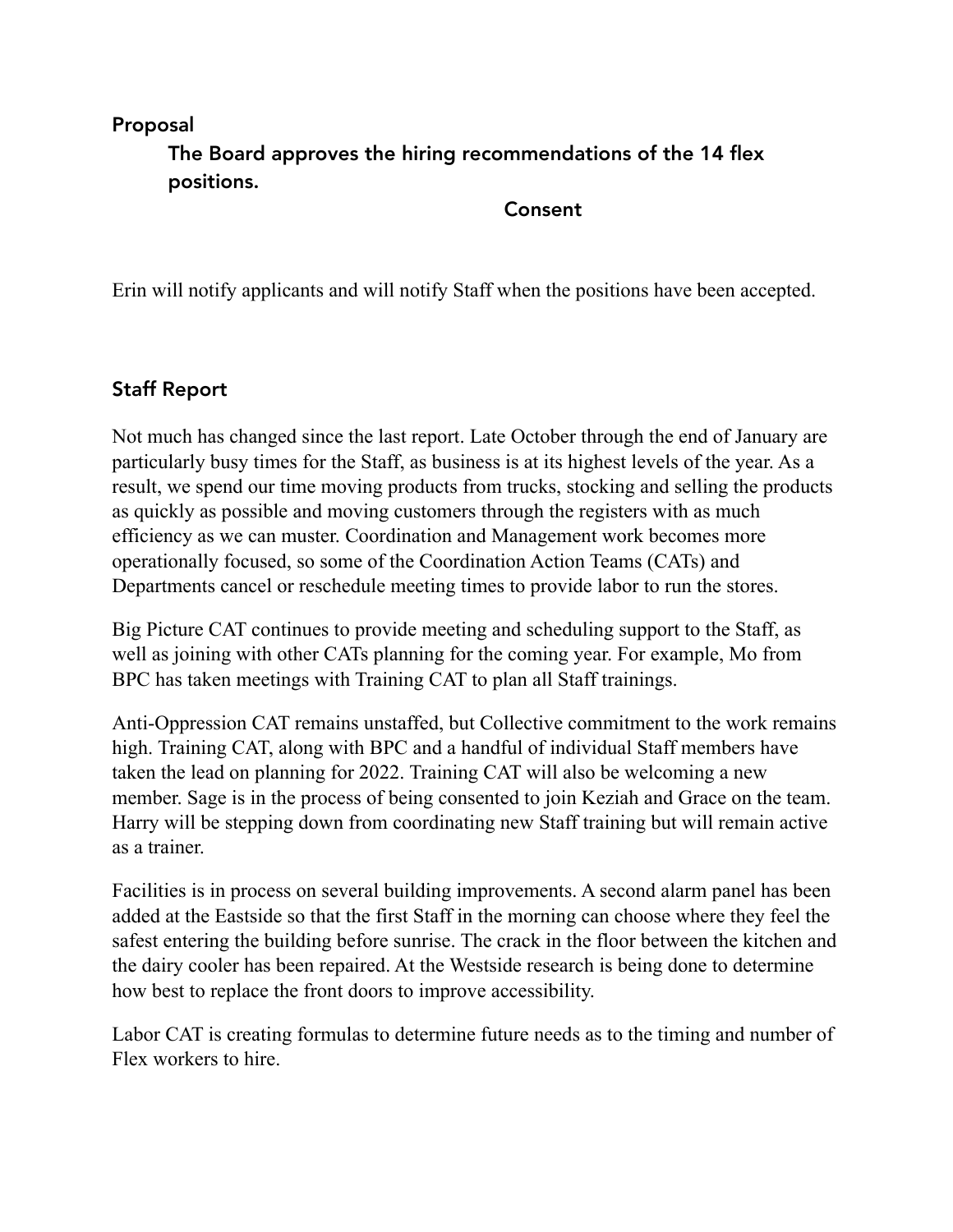Merch CAT is working on updating several policies. We are also bringing a proposal to boycott Kashi products and RX bars as they are owned by Kellogg which is being called in response to Kellogg's refusal to continue negotiating with striking union workers and the threat to replace the workers with non-union workers.

We are slowly filling many open CAT and Management positions. There is a great deal of training happening.

### Committee Reports

Advocacy *–* has not met

Board Development - sent via email

Capital Campaign - sent via email

Cooperative Health *-* has not met

Eco Planning *–* has not met

**Expansion** – has not met

Finance *–* has not met

Local *-* has not met

#### Member Relations *–* has not met

Personnel – will discuss in Executive Session. They also reviewed what was happening in regards to Personnel and improvements being made with Con Res and getting the Eval process getting back up and running.

Standing Hiring - has not met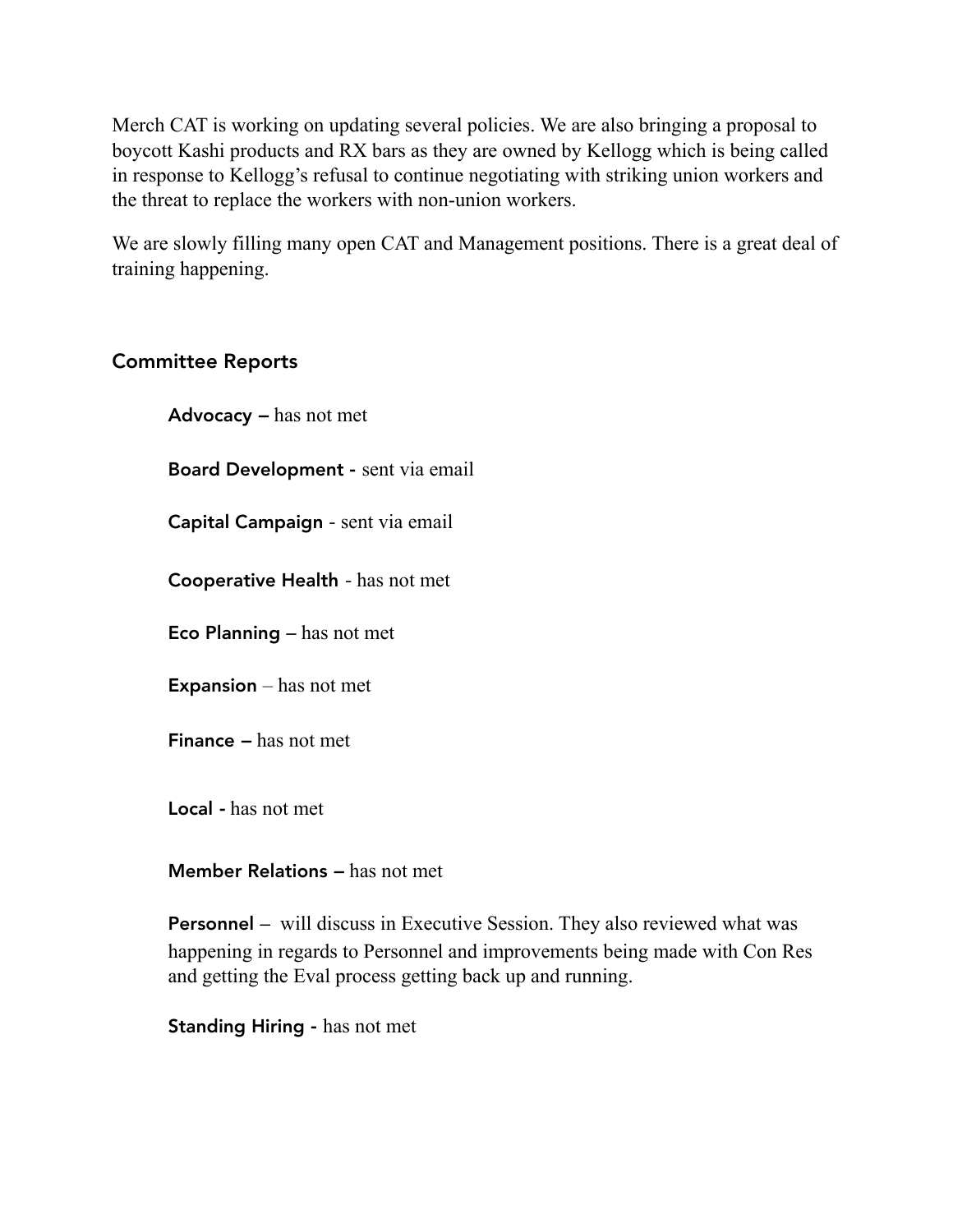### Board Vacancy

There are 3 open seats on the Board. (Fred and Jayana's seats and one that has never been filled)

We had thought we punted this question to the Board Development Committee as a conversation to consider a Proposal in January or February to fill said vacancies. We have enough Directors legally, but do we have enough people to accomplish what we want to do in the next year?

Feedback:

Jim shared that going into 2022 the total will be 7 Directors and we have operated with fewer than that. We were at 6, its not ideal and depending whats on our plates it isn't a disaster and we shouldn't panic. Board Development could be charged with recruitment for appointees.

Linda shared that we shouldn't rush to fill seats. She tabled 12 times during the Election. Maybe we could do feet on the ground recruitment and share information about our vacancies : 1 one year, and 2 two year seats? She would like to work on it with Board Development Committee.

Jim would argue/advise other than simple advertising that we post notices. We don't have control of who shows up and have had to decline a few people who volunteered. We can be more selective on recruitment for vacancies.

# - *Fern will check term lengths and confirm them with Linda for Board Development*

Next Steps :

The Board Development Committee will discuss and make a determination on filling the vacancies with a Proposal to the Board.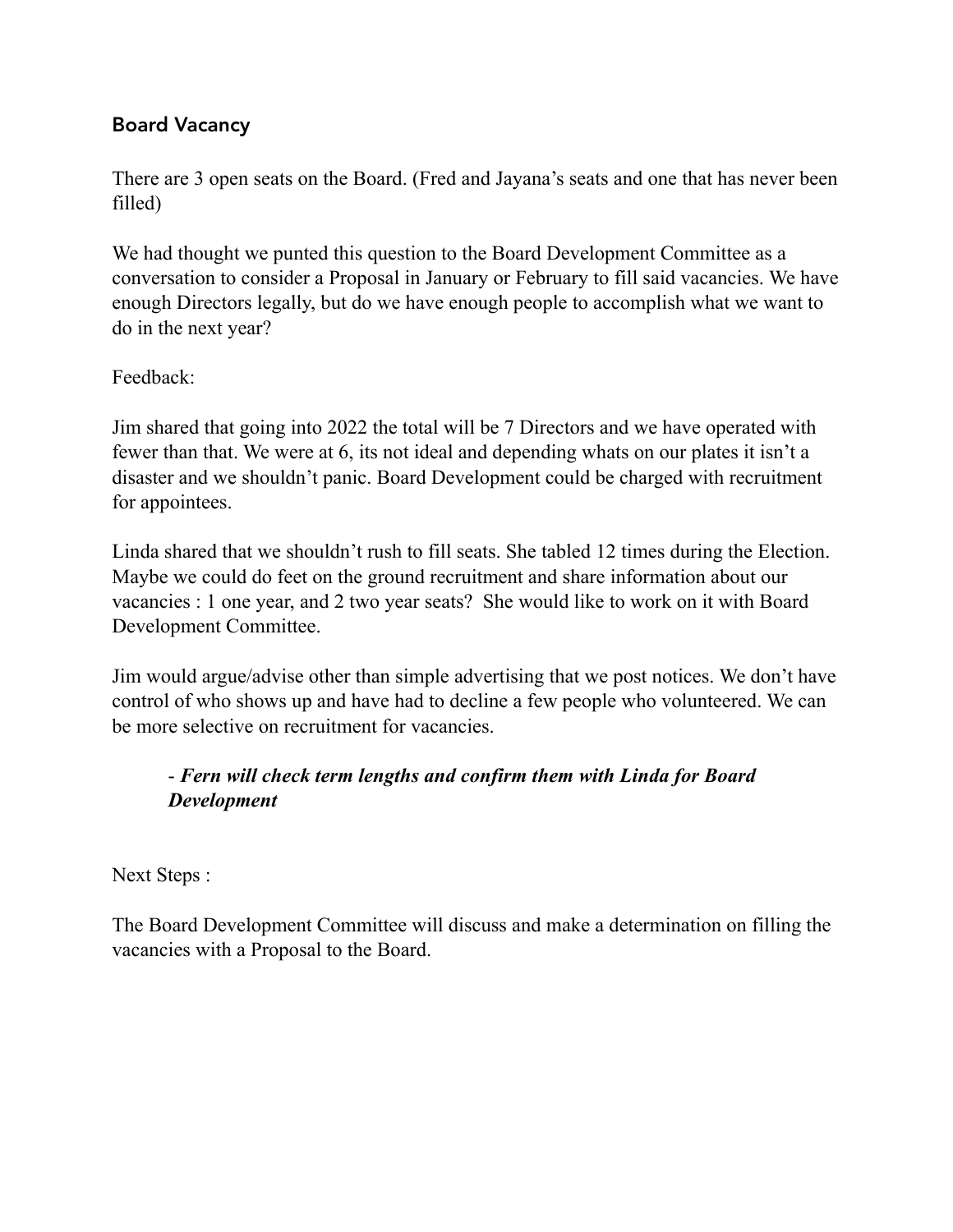### End of Year Review

Linda shared that it was wonderful working with Jim, Mel and Jace and she is sorry to see them go. She will see you around the Co-ops and when we have special projects we know how to call.

Mel shared that the Co-op is such an interesting monster, she says that with affection. We have the potential to create a workspace that is restorative in nature, like permaculture to communities. A restorative place to work not one where it feels like survival. She feels greatly about increasing morale.

 Linda thinks that has to come from within the Staff. We are big picture and they are operations. Within that group they feel the morale with an outside facilitator or consultant. We don't know, but it needs to be staff initiated.

Joanne is wondering how things will come about as we get more involved with Colluminate and Provender in developing relationships outside of our Co-op and how that will influence us and how we can incorporate those skills to find strength and unity looking forward.

Linda shared that the Colluminate consultant assigned to us is Jade Barker who has worked with Peoples Co-op. She was chosen to work with us specifically because she has worked with Co-ops that have collective management. There are challenges that come with that. Our Missions are the same as other Co-ops, but how we manage ourselves is different. Linda is pleased with the choice of the Consultant.

Jim has set the intention to plan to continue as a Member of large in the Expansion Committee. This is the end of his 5th year that is one ninth of the Co-op history and it seems like an eternity. He has appreciated all the work that Fern does for us and continuously and in a great way. Even though we talk about accountability and how its broken, we have had more termination proceedings in the last two years then in the history of the Co-op, so accountability is being used in some sense. He is proud that people are able to step up and make difficult decisions. Working with a diverse group of people is always interesting. He has learned so much from working with every one here and thank you for a wild ride.

Grace shared what a ride these last few years have been! As Staff , We ask a lot of our Board members and we appreciate you so much. Sometimes she wished she talked less. The meetings run long but the quality of the conversation is very high. Thank you for your commitment all these years. The Co-op has sustained her for nearly all for her adult life , so thank you.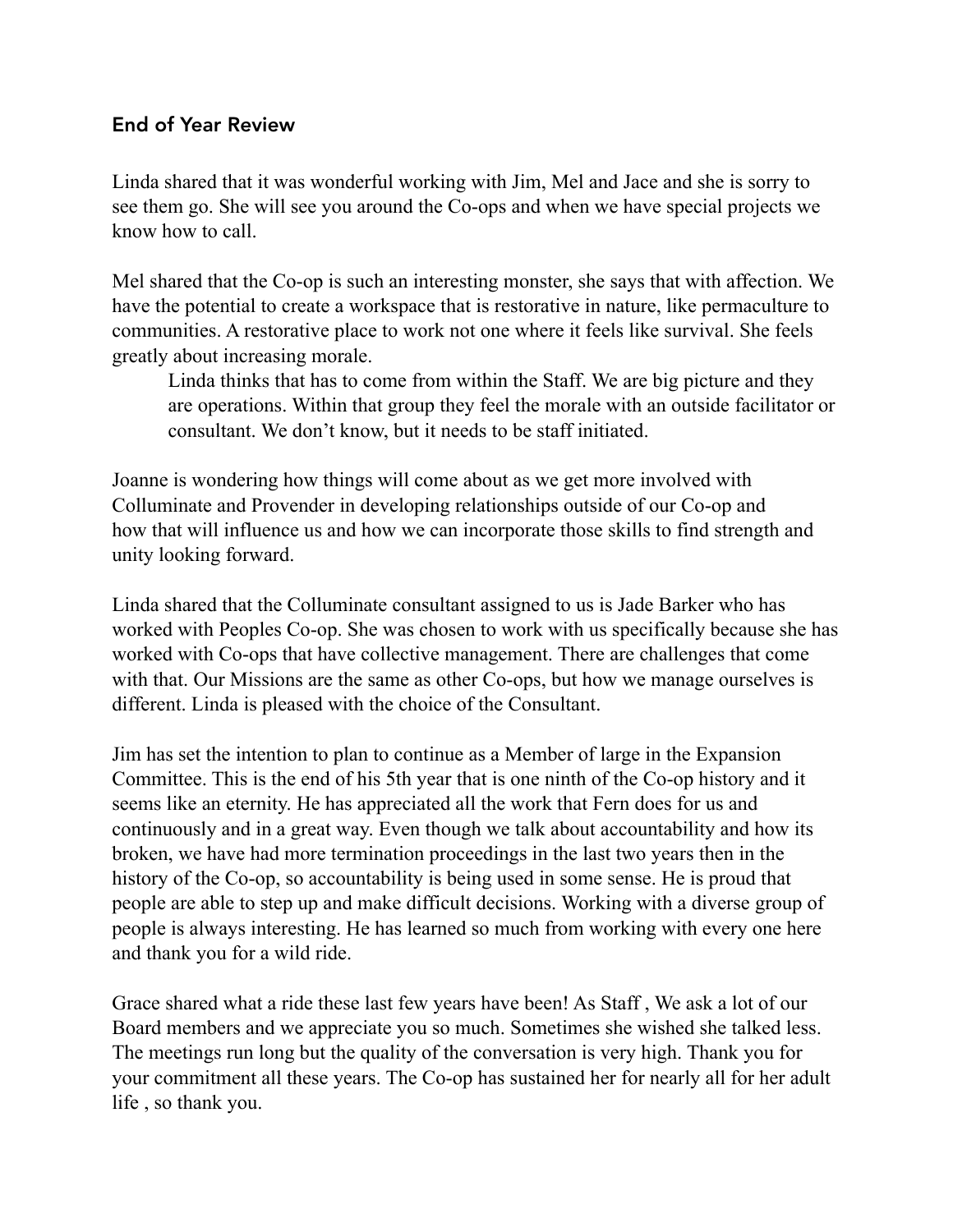Mel shared that in the future if you want to invite her to Board socials, you can do that. She wants to hang out with you all.

Joanne wants us to think about what meeting in person again. She understands that we are fraut with concerns about the virus but at some point perhaps.

Board Development Committee could discuss coordinating exit interviews for outgoing Board members.

Mel hopes that the Member Guides are able to be finished in the next year. It seems easy to accomplish and she is hoping someone takes that on.

Grace asked where it is stalled at the moment?

 *Mel has two small three ring binders that need completions. They need to incorporate basic member policies. Charters would be great to have as well* 

### *- Mel will get the binders to Joanne to take the Member guides forward with Member Relations Committee*

Joanne thanks Jim, Mel, Jace for their service and thank you for your leadership and help this year.

### Training for New Board

Training will be open to seated Board Members, after the initial scheduling with the new Directors.

 *- Grace will send out a doodle three training sessions (organizational overview, consensus, finance)* 

#### Commitments

 - *MRC and Board Development will discuss and develop Board recruitment Pending.*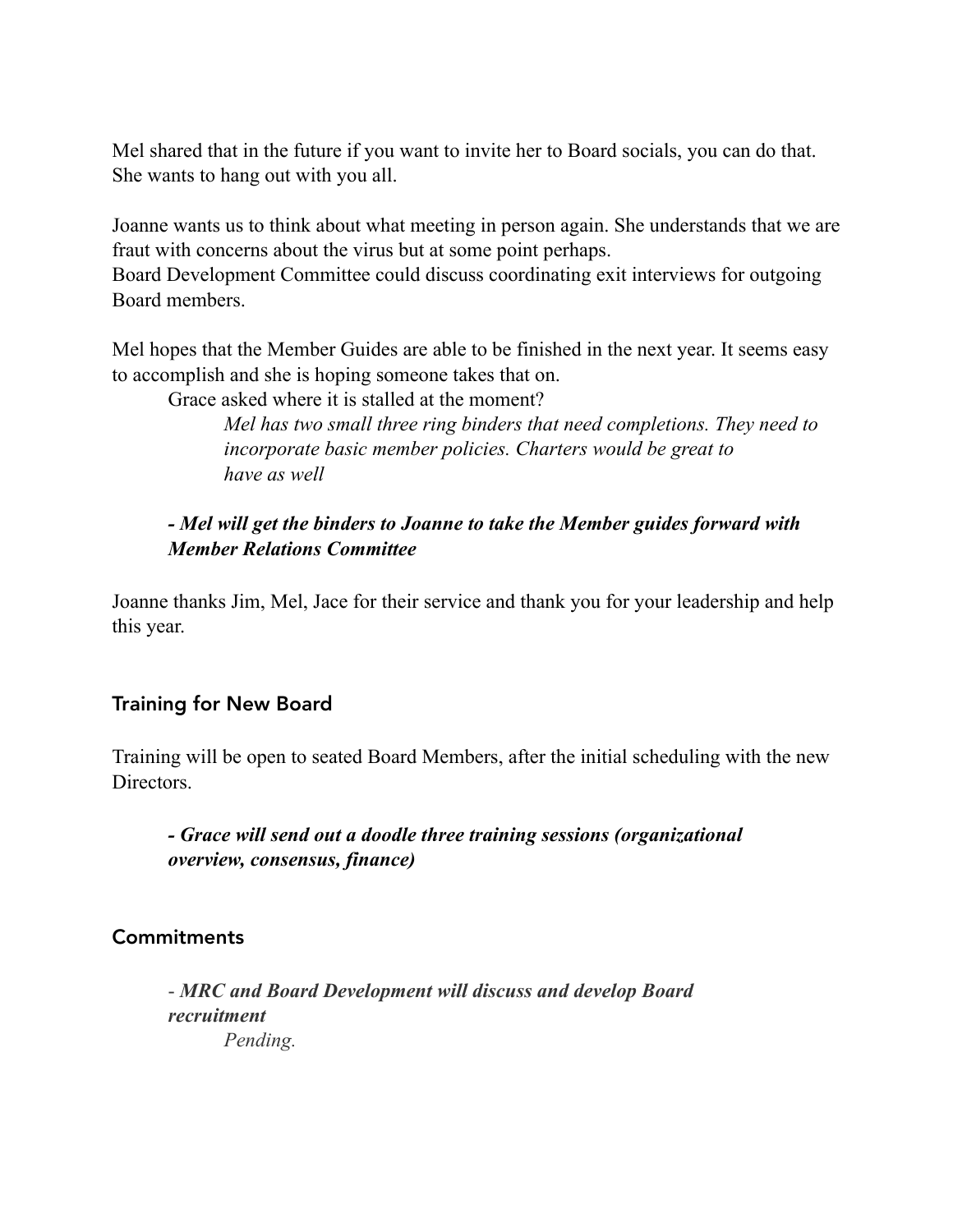*- Joanne will send out continuing education piece on co-ops in Washington state.* 

 *Pending.* 

*- Everyone will submit Committee Reports via email Some were sent in. Continue commitment* 

 *- Fern will amend the Cooperative Health Charter and forward to Staff Pages* 

 *In process. Waiting for charter update approval today.* 

- *Fern will amend the BDC charter and send on to staff pages and website Pending*
- *Fern will send the updated and formatted committee charters to Jace Pending will upload to google drive*

 *- Board Development Committee will discuss coordinating exit interviews* 

 - *John will send out hardcopy of the Co-op Index presentation to Linda; Linda will send to Fern to share with the whole Board* 

 - *Fern will check term lengths and confirm them with Linda for Board Development* 

*- Mel will get the binders to Joanne to take the Member guides forward with Member Relations Committee* 

 *- Grace will send out a doodle three training sessions (organizational overview, consensus, finance)* 

 *- Fern will send out committee charters to new board members* 

#### Meeting Eval

Great Presentation of the Co-op Index Survey!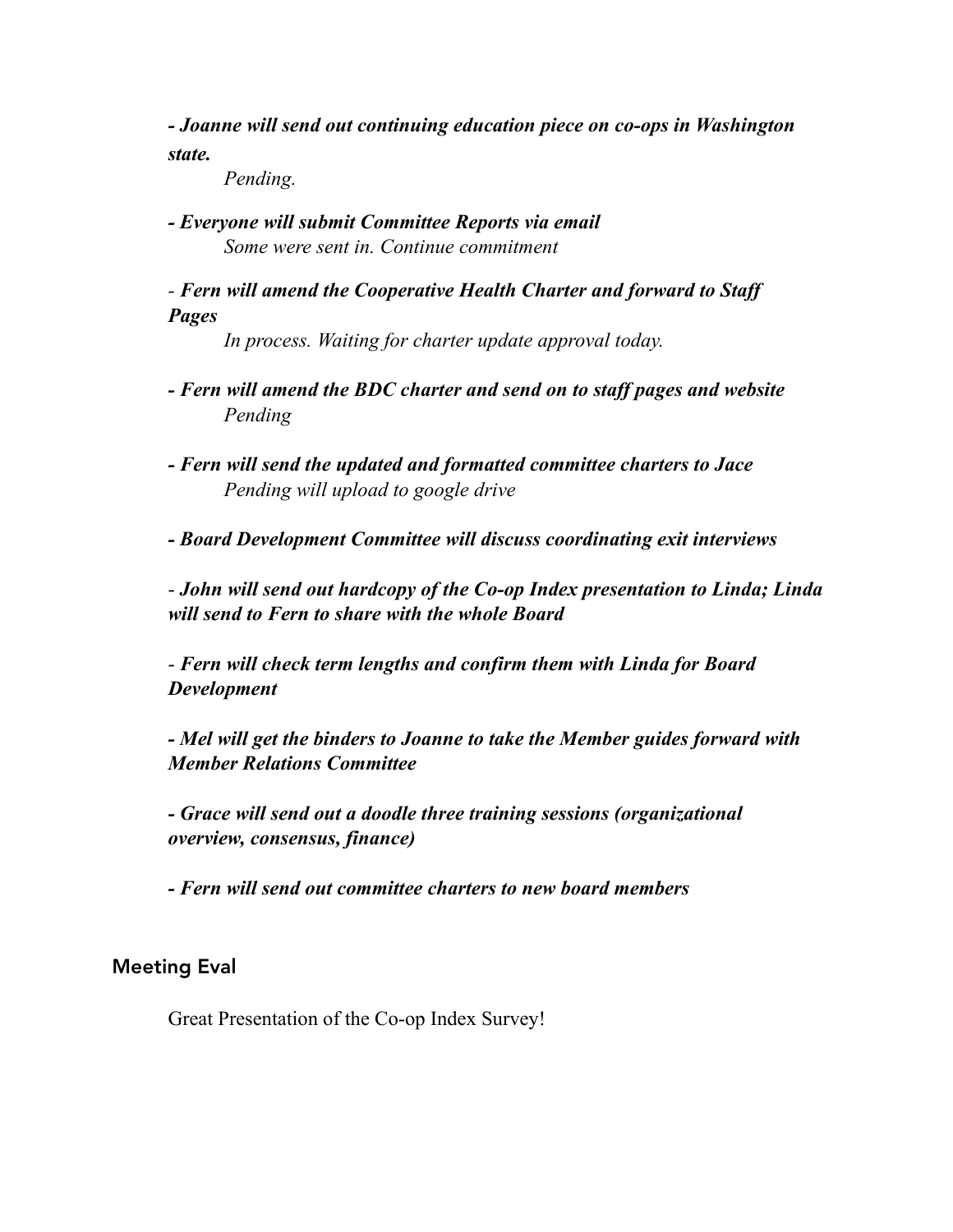#### Next Facilitators

Grace / Joanne

Next Meeting Officer Assignments Committee Assignments

#### Decisions out of Meeting

#### 1. Approval of November Meeting Minutes - decision made via email

### **Consent** Consent

#### 2. Request for Consent via Email - 12.8.2021

Dear Fellow Directors,

The Personnel Committee received a few inquiries regarding the recent termination and requesting clarification. Because this is a committee of the Board, it is ultimately up to the Board to reply and any reply in the name of the Board requires consent. I have crafted the following reply. **The Co-op's attorney has reviewed it and has no problems with i**t.

I am requesting that we consent by email to this response so that we can expedite replies.

Cooperatively,

-Jim

Proposed reply:

We understand your concerns around hiring practices and policies in regards to the termination and offer of a Flex employment position.

Following consultation with the Co-op's attorney it is clear that the Board of Directors has the authority to make such an offer and we will continue to consult counsel.

The Board of Directors has been trying to manage an unusual situation. We believe that person participated in good faith with the Probation Committee. However, the